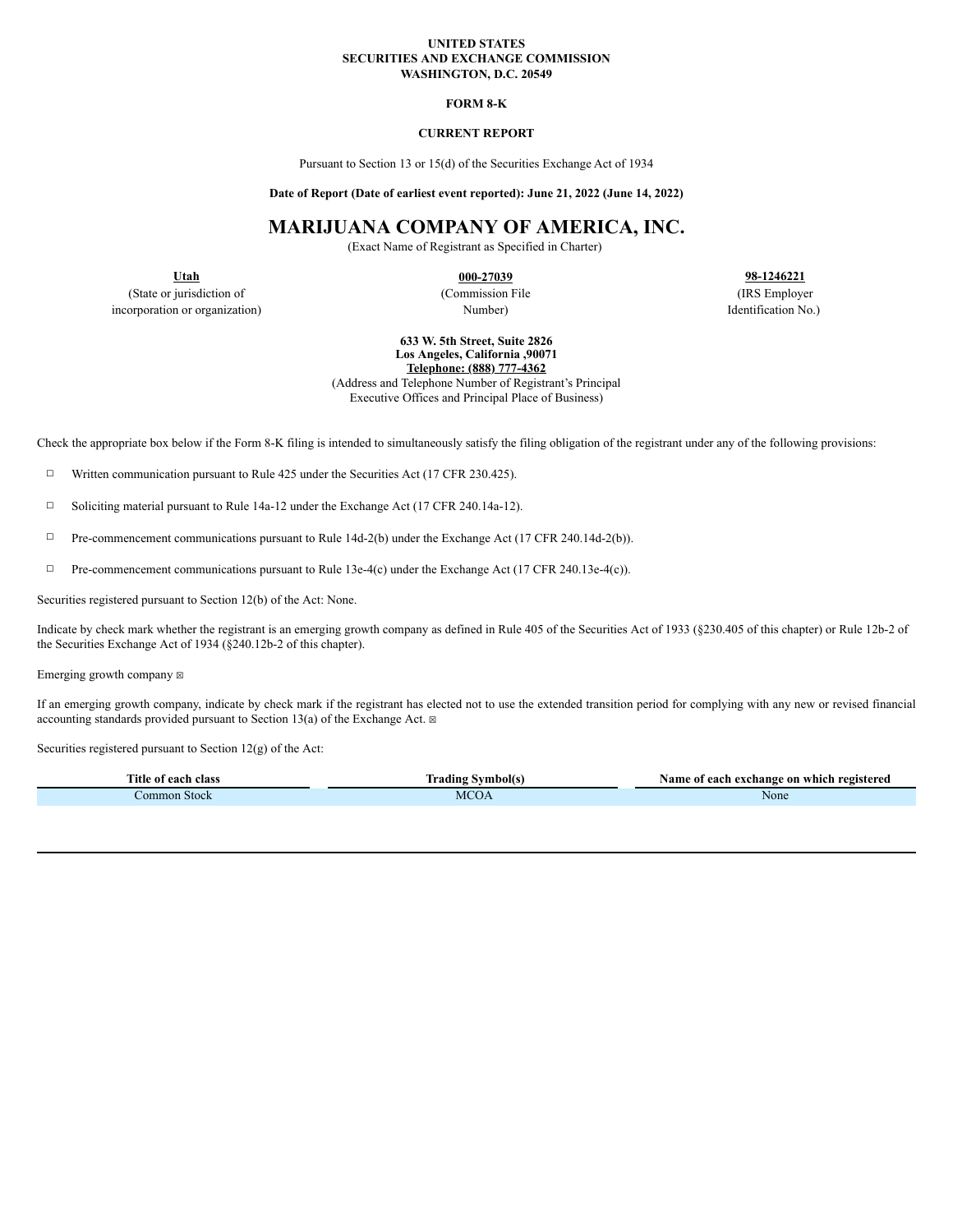## **Item 3.03 Material Modification to Rights of Security Holders.**

On June 14, 2022, the Registrant's board of directors unanimously resolved to approve an amendment to the Registrant's Articles of Incorporation approving a 1:65 reverse split of the Registrant's common stock. On June 14, 2022, a special shareholder meeting was held to consider the amendment. Shareholders holding a majority of the shares eligible to vote approved the Amendment. On June 15, 2022, the amendment to the Articles of Incorporation was filed with the Utah Secretary of State. The formal filing of the amendment is pending.

#### **Item 5.03 Amendments to Articles of Incorporation or Bylaws; Change in Fiscal Year.**

The disclosures in Item 3.03 above are incorporated herein by reference. **Item 9.01 Financial Statements and Exhibits.**

| <b>Exhibit Number</b> | Description                                                                               |
|-----------------------|-------------------------------------------------------------------------------------------|
| 104                   | Cover Page Interactive Data File (formatted as Inline XBRL and contained in Exhibit 101). |